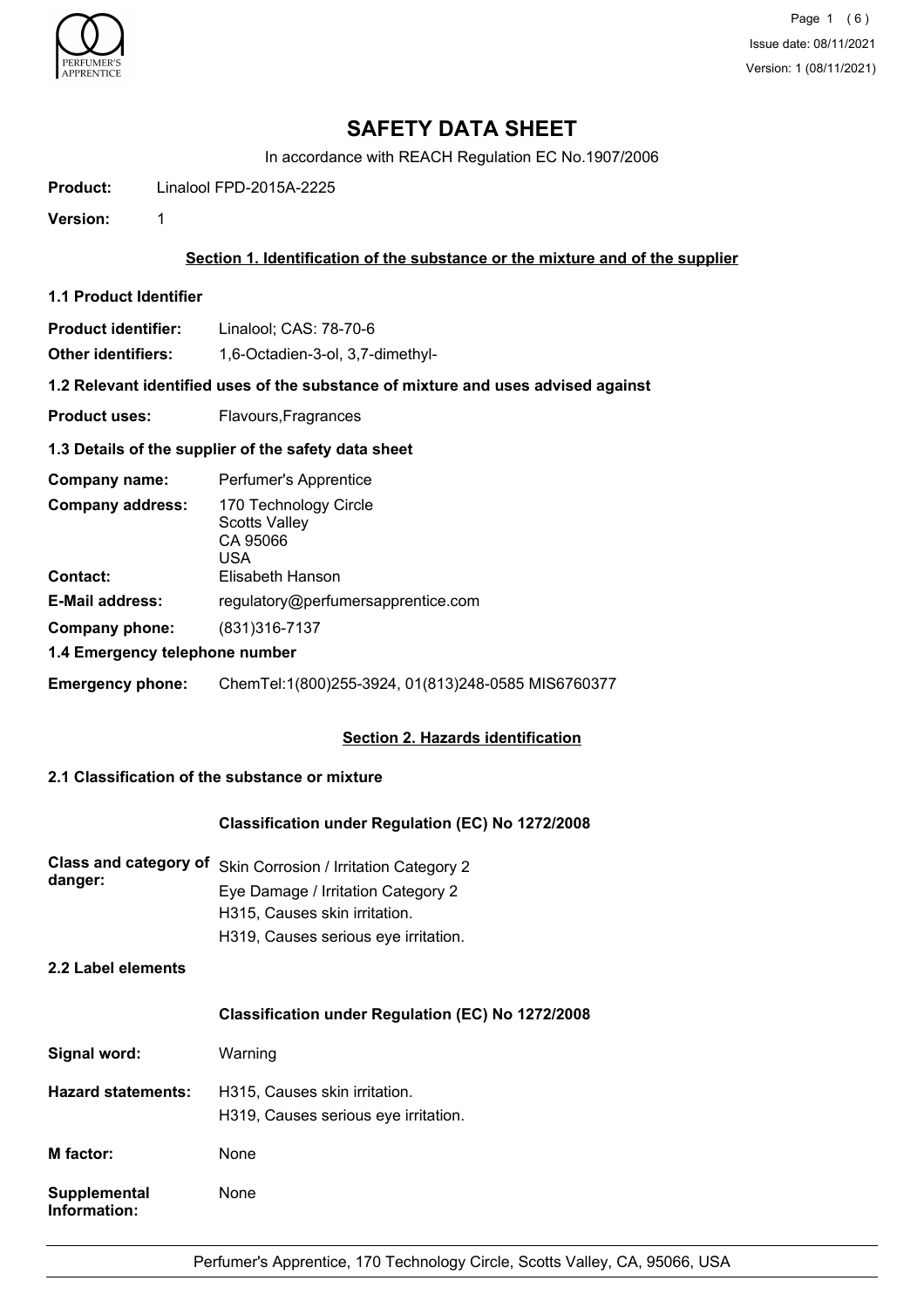

Page 2 (6) Issue date: 08/11/2021 Version: 1 (08/11/2021)

# **SAFETY DATA SHEET**

In accordance with REACH Regulation EC No.1907/2006

| <b>Product:</b>                     | Linalool FPD-2015A-2225                                                                                                                                                                                                                                                                                                                                                                                                                                                                                                                                            |  |
|-------------------------------------|--------------------------------------------------------------------------------------------------------------------------------------------------------------------------------------------------------------------------------------------------------------------------------------------------------------------------------------------------------------------------------------------------------------------------------------------------------------------------------------------------------------------------------------------------------------------|--|
| <b>Version:</b>                     | 1                                                                                                                                                                                                                                                                                                                                                                                                                                                                                                                                                                  |  |
| <b>Supplemental</b><br>Information: |                                                                                                                                                                                                                                                                                                                                                                                                                                                                                                                                                                    |  |
| <b>Precautionary</b><br>statements: | P264, Wash hands and other contacted skin thoroughly after handling.<br>P280, Wear protective gloves/eye protection/face protection.<br>P302/352, IF ON SKIN: Wash with plenty of soap and water.<br>P305/351/338, IF IN EYES: Rinse cautiously with water for several minutes. Remove contact<br>lenses, if present and easy to do. Continue rinsing.<br>P332/313, If skin irritation occurs: Get medical advice/attention.<br>P337/313, If eye irritation persists: Get medical advice/attention.<br>P362, Take off contaminated clothing and wash before reuse. |  |
| Pictograms:                         |                                                                                                                                                                                                                                                                                                                                                                                                                                                                                                                                                                    |  |
| 2.3 Other hazards                   |                                                                                                                                                                                                                                                                                                                                                                                                                                                                                                                                                                    |  |
| <b>Other hazards:</b>               | None                                                                                                                                                                                                                                                                                                                                                                                                                                                                                                                                                               |  |
|                                     | Section 3. Composition / information on ingredients                                                                                                                                                                                                                                                                                                                                                                                                                                                                                                                |  |
| <b>3.1 Substances</b>               |                                                                                                                                                                                                                                                                                                                                                                                                                                                                                                                                                                    |  |
| <b>Product identifier:</b>          | Linalool; CAS: 78-70-6                                                                                                                                                                                                                                                                                                                                                                                                                                                                                                                                             |  |
|                                     | <b>Section 4. First-aid measures</b>                                                                                                                                                                                                                                                                                                                                                                                                                                                                                                                               |  |
|                                     | 4.1 Description of first aid measures                                                                                                                                                                                                                                                                                                                                                                                                                                                                                                                              |  |
| Inhalation:<br>Eye exposure:        | Remove from exposure site to fresh air, keep at rest, and obtain medical attention.<br>IF IN EYES: Rinse cautiously with water for several minutes. Remove contact lenses, if present<br>and easy to do. Continue rinsing.                                                                                                                                                                                                                                                                                                                                         |  |
| <b>Skin exposure:</b>               | IF ON SKIN: Wash with plenty of soap and water.                                                                                                                                                                                                                                                                                                                                                                                                                                                                                                                    |  |
| Ingestion:                          | Rinse mouth with water and obtain medical attention.                                                                                                                                                                                                                                                                                                                                                                                                                                                                                                               |  |
|                                     | 4.2 Most important symptoms and effects, both acute and delayed                                                                                                                                                                                                                                                                                                                                                                                                                                                                                                    |  |
| Causes skin irritation.             |                                                                                                                                                                                                                                                                                                                                                                                                                                                                                                                                                                    |  |
|                                     | Causes serious eye irritation.                                                                                                                                                                                                                                                                                                                                                                                                                                                                                                                                     |  |

### **4.3 Indication of any immediate medical attention and special treatment needed**

None expected, see Section 4.1 for further information.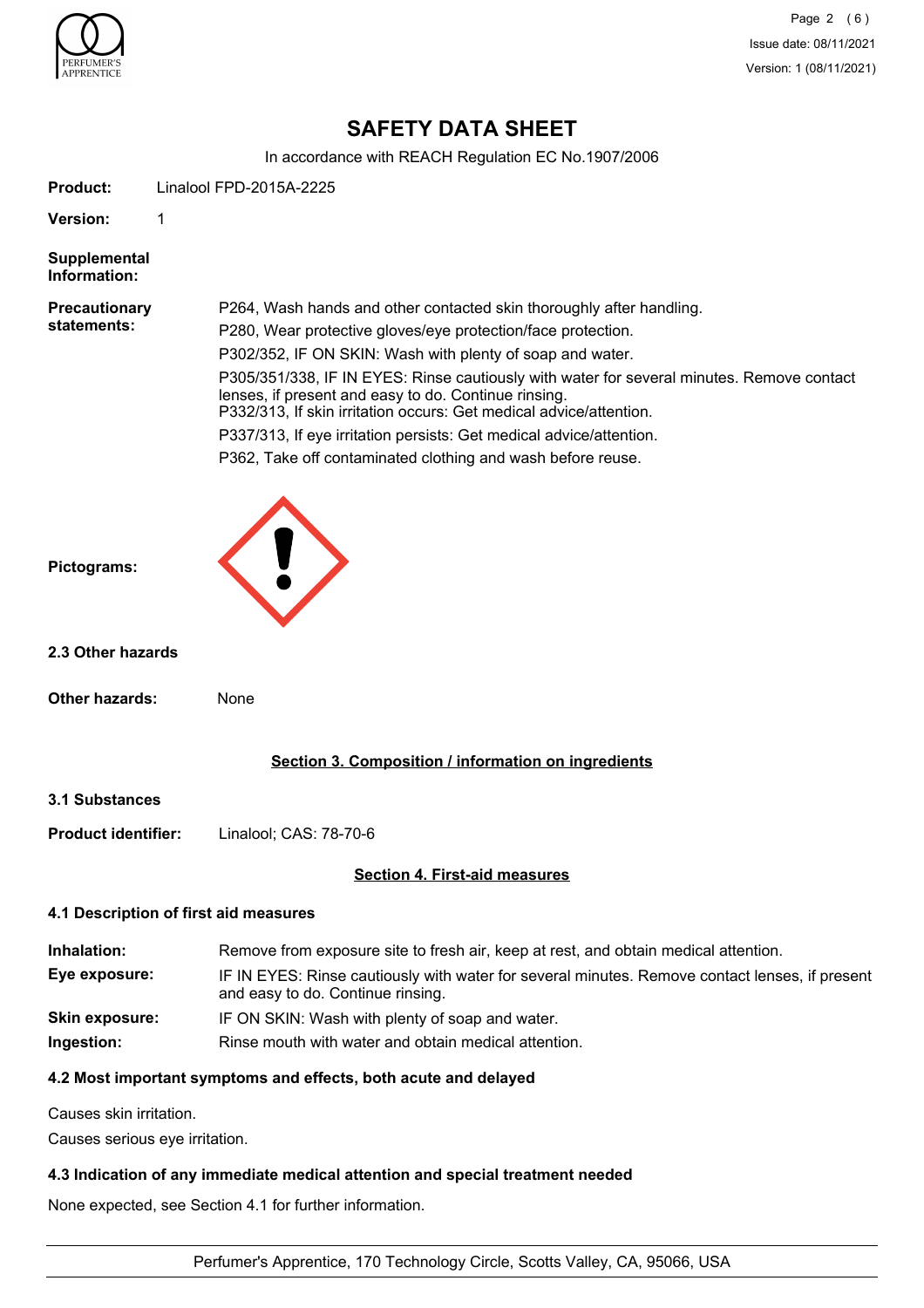

Page 3 (6) Issue date: 08/11/2021 Version: 1 (08/11/2021)

# **SAFETY DATA SHEET**

In accordance with REACH Regulation EC No.1907/2006

**Product:** Linalool FPD-2015A-2225

**Version:** 1

### **SECTION 5: Firefighting measures**

#### **5.1 Extinguishing media**

Suitable media: Carbon dioxide, Dry chemical, Foam.

#### **5.2 Special hazards arising from the substance or mixture**

In case of fire, may be liberated: Carbon monoxide, Unidentified organic compounds.

#### **5.3 Advice for fire fighters:**

In case of insufficient ventilation, wear suitable respiratory equipment.

#### **Section 6. Accidental release measures**

#### **6.1 Personal precautions, protective equipment and emergency procedures:**

Avoid inhalation. Avoid contact with skin and eyes. See protective measures under Section 7 and 8.

#### **6.2 Environmental precautions:**

Keep away from drains, surface and ground water, and soil.

#### **6.3 Methods and material for containment and cleaning up:**

Remove ignition sources. Provide adequate ventilation. Avoid excessive inhalation of vapours. Contain spillage immediately by use of sand or inert powder. Dispose of according to local regulations.

#### **6.4 Reference to other sections:**

Also refer to sections 8 and 13.

#### **Section 7. Handling and storage**

#### **7.1 Precautions for safe handling:**

Keep away from heat, sparks, open flames and hot surfaces. - No smoking. Use personal protective equipment as required. Use in accordance with good manufacturing and industrial hygiene practices. Use in areas with adequate ventilation Do not eat, drink or smoke when using this product.

#### **7.2 Conditions for safe storage, including any incompatibilities:**

Store in a well-ventilated place. Keep container tightly closed. Keep cool. Ground/bond container and receiving equipment. Use explosion-proof electrical, ventilating and lighting equipment. Use only non-sparking tools. Take precautionary measures against static discharge.

#### **7.3 Specific end use(s):**

Flavours,Fragrances: Use in accordance with good manufacturing and industrial hygiene practices.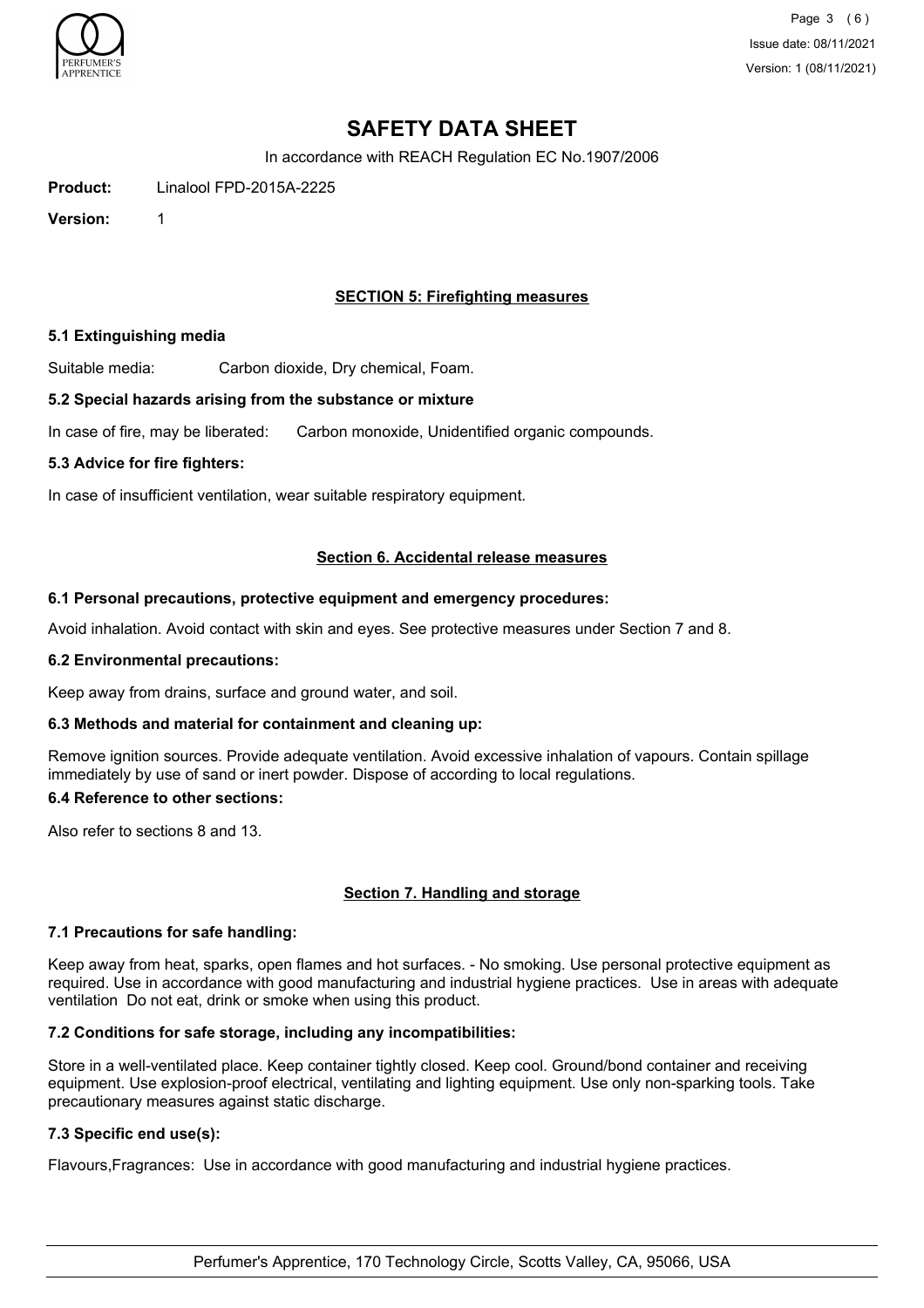

Page 4 (6) Issue date: 08/11/2021 Version: 1 (08/11/2021)

# **SAFETY DATA SHEET**

In accordance with REACH Regulation EC No.1907/2006

**Product:** Linalool FPD-2015A-2225

**Version:** 1

#### **Section 8. Exposure controls/personal protection**

#### **8.1 Control parameters**

Workplace exposure limits: Not Applicable

#### **8.2 Exposure Controls**

#### **Eye / Skin Protection**

Wear protective gloves/eye protection/face protection

#### **Respiratory Protection**

Under normal conditions of use and where adequate ventilation is available to prevent build up of excessive vapour, this material should not require special engineering controls. However, in conditions of high or prolonged use, or high temperature or other conditions which increase exposure, the following engineering controls can be used to minimise exposure to personnel: a) Increase ventilation of the area with local exhaust ventilation. b) Personnel can use an approved, appropriately fitted respirator with organic vapour cartridge or canisters and particulate filters. c) Use closed systems for transferring and processing this material.

Also refer to Sections 2 and 7.

#### **Section 9. Physical and chemical properties**

#### **9.1 Information on basic physical and chemical properties**

| Appearance:                                   | Not determined                               |
|-----------------------------------------------|----------------------------------------------|
| Odour:                                        | Not determined                               |
| <b>Odour threshold:</b>                       | Not determined                               |
| pH:                                           | Not determined                               |
| Melting point / freezing point:               | Not determined                               |
| Initial boiling point / range:                | Not determined                               |
| <b>Flash point:</b>                           | 77 °C                                        |
| <b>Evaporation rate:</b>                      | Not determined                               |
| Flammability (solid, gas):                    | Not determined                               |
| Upper/lower flammability or explosive limits: | Product does not present an explosion hazard |
| Vapour pressure:                              | Not determined                               |
| Vapour density:                               | Not determined                               |
| <b>Relative density:</b>                      | Not determined                               |
| Solubility(ies):                              | Not determined                               |
| Partition coefficient: n-octanol/water:       | Not determined                               |
| Auto-ignition temperature:                    | Not determined                               |
| <b>Decomposition temperature:</b>             | Not determined                               |
| <b>Viscosity:</b>                             | Not determined                               |
| <b>Explosive properties:</b>                  | Not expected                                 |
| <b>Oxidising properties:</b>                  | Not expected                                 |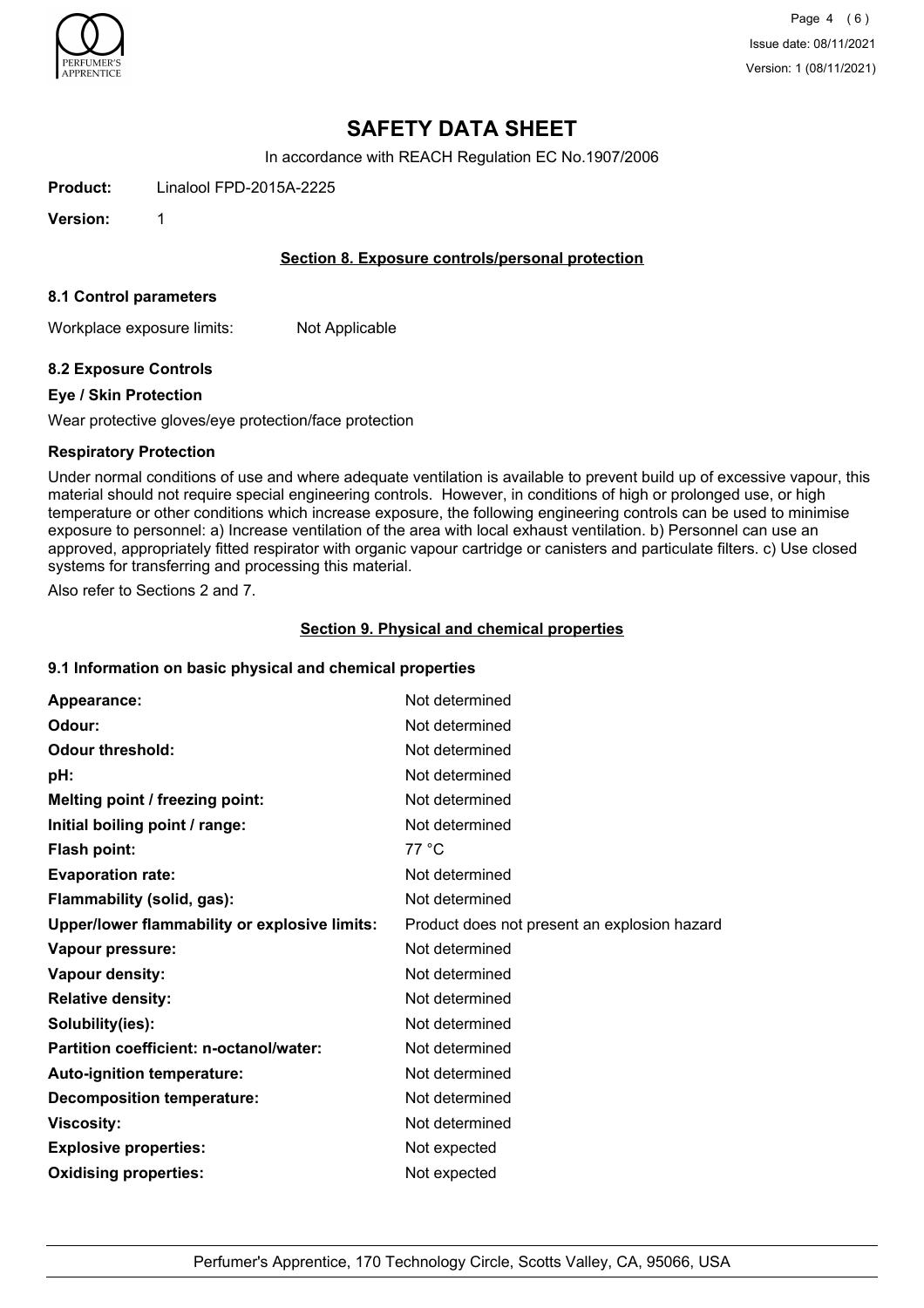

Page 5 (6) Issue date: 08/11/2021 Version: 1 (08/11/2021)

# **SAFETY DATA SHEET**

In accordance with REACH Regulation EC No.1907/2006

**Product:** Linalool FPD-2015A-2225

**Version:** 1

**9.2 Other information:** None available

# **Section 10. Stability and reactivity**

#### **10.1 Reactivity:**

Presents no significant reactivity hazard, by itself or in contact with water.

#### **10.2 Chemical stability:**

Good stability under normal storage conditions.

# **10.3 Possibility of hazardous reactions:**

Not expected under normal conditions of use.

#### **10.4 Conditions to avoid:**

Avoid extreme heat.

#### **10.5 Incompatible materials:**

Avoid contact with strong acids, alkalis or oxidising agents.

#### **10.6 Hazardous decomposition products:**

Not expected.

#### **Section 11. Toxicological information**

#### **11.1 Information on toxicological effects**

| <b>Acute Toxicity:</b>                    | Based on available data the classification criteria are not met. |
|-------------------------------------------|------------------------------------------------------------------|
| <b>Acute Toxicity Oral</b>                | 2790 mg/kg                                                       |
| <b>Acute Toxicity Dermal</b>              | Not Applicable                                                   |
| <b>Acute Toxicity Inhalation</b>          | Not Available                                                    |
| <b>Skin corrosion/irritation:</b>         | Skin Corrosion / Irritation Category 2                           |
| Serious eye damage/irritation:            | Eye Damage / Irritation Category 2                               |
| <b>Respiratory or skin sensitisation:</b> | Based on available data the classification criteria are not met. |
| Germ cell mutagenicity:                   | Based on available data the classification criteria are not met. |
| <b>Carcinogenicity:</b>                   | Based on available data the classification criteria are not met. |
| <b>Reproductive toxicity:</b>             | Based on available data the classification criteria are not met. |
| <b>STOT-single exposure:</b>              | Based on available data the classification criteria are not met. |
| <b>STOT-repeated exposure:</b>            | Based on available data the classification criteria are not met. |
| <b>Aspiration hazard:</b>                 | Based on available data the classification criteria are not met. |

# **Information about hazardous ingredients in the mixture** Not Applicable

Refer to Sections 2 and 3 for additional information.